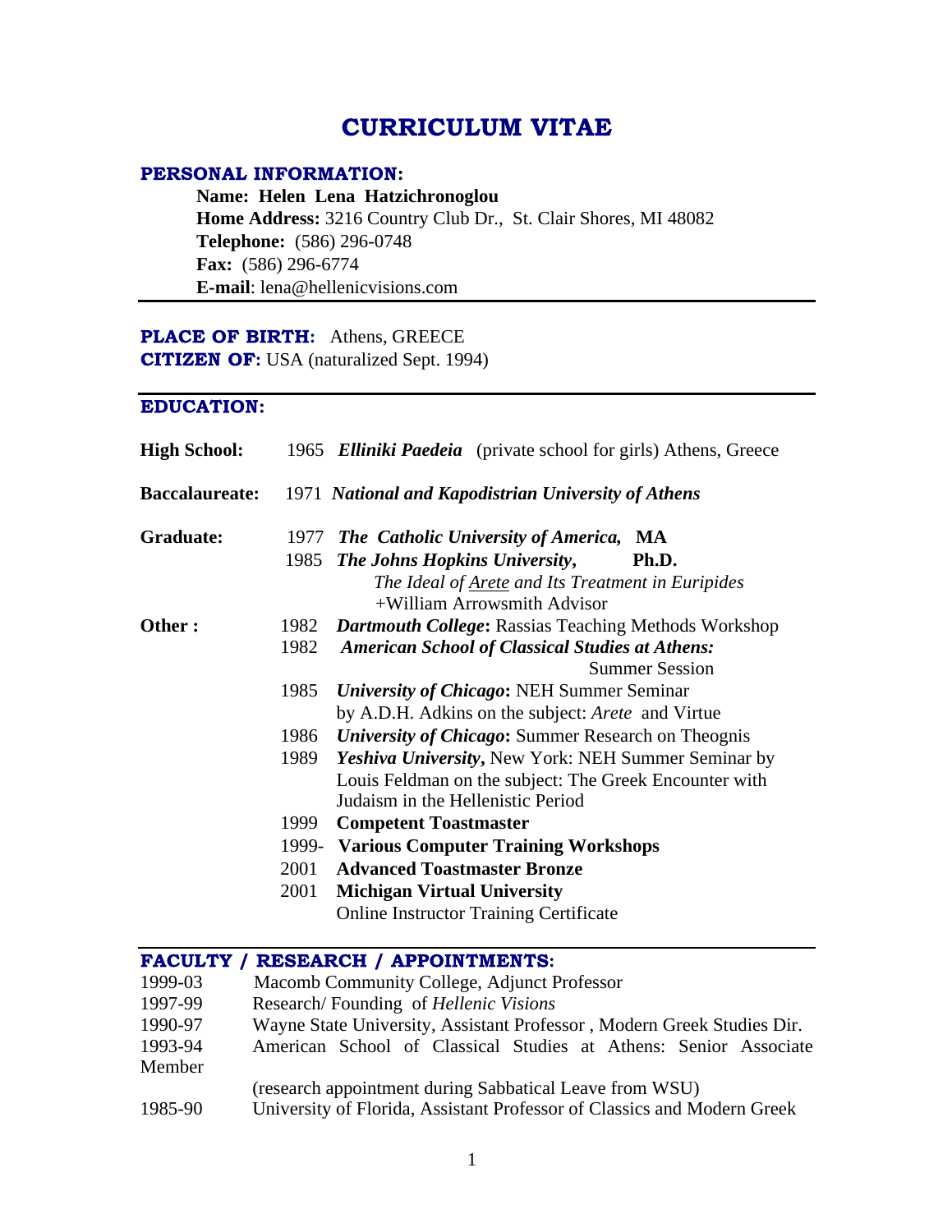| 1983-85   | University of Florida, Visiting Provisional Assistant Professor of Classics |  |
|-----------|-----------------------------------------------------------------------------|--|
|           | and Modern Greek                                                            |  |
| 1982-83   | The Johns Hopkins University Evening College, Instructor                    |  |
| 1979-80   | The Johns Hopkins University, Department of Classics, Teaching              |  |
| Assistant |                                                                             |  |
| 1975-80   | Greek Community Schools (Washington D.C., MD & VA), Teacher                 |  |
| 1975-76   | International Center for Language Studies (Washington D.C.), Instructor     |  |
| 1972-74   | High Schools of Nafplion & Kiaton, (GREECE), Teacher                        |  |
|           | PROFESSIONAL SOCIETY MEMBERSHIPS:                                           |  |

| 2002-present  | <b>Metro East Chamber of Commerce</b>                   |  |
|---------------|---------------------------------------------------------|--|
| 1995-present  | <b>Toastmasters International</b>                       |  |
| 1995-present  | Society For The Preservation Of The Greek Heritage      |  |
| 1992-1998,    | Michigan Classical Conference                           |  |
| 1992-1994,    | Michigan Foreign Language Association                   |  |
| 1992-1994,    | <b>Modern Languages Association</b>                     |  |
| 1991-1993     | American Council on the Teaching of Foreign Languages   |  |
| 1991-present, | <b>Detroit Classical Association</b>                    |  |
| 1991-present  | Detroit Institute of Arts, Founders Society             |  |
| 1991-1992     | <b>National Association of Female Executives</b>        |  |
| 1990-1992     | International Association of Learning Laboratories      |  |
| 1988-present, | <b>Women's Classical Caucus</b>                         |  |
| 1987-1998     | National Museum of Women in the Arts (Washington D.C.)  |  |
| 1985-present  | Johns Hopkins Alumni Association                        |  |
| 1984-1992     | Virgilian Society, (Classical Association)              |  |
| 1984-1990,    | Humanities Society, University of Florida               |  |
| 1983-1990,    | <b>American Institute of Archaeology</b>                |  |
| 1983-1998,    | Classical Association of the Middle West and South      |  |
| 1983-1990,    | The Association of Women Faculty, University of Florida |  |
| 1978-present, | <b>American Philological Association</b>                |  |
| 1978-1999     | <b>Modern Greek Studies Association</b>                 |  |

#### **BIOGRAPHICAL AND OTHER CITATIONS:**

- 1978- American Philological Association (Directory)
- 1978- Modern Greek Studies Association (Directory)
- 1989 & 93 *American Hellenic Who's Who in Business and the Professions*
- 1989 **A Touch of C L A S**, fall 1989 p.2
- 1989 *Alligator* April 27 p.8
- 1990 *Hellenic Journal*, May 10, 1990 p. 10
- 1990 *Jewish Studies Network* Spring 1990 p.3
- 1990 *Inside Wayne State* Nov.1990. p.2
- 1991 *Inside Wayne State* July 1991 p.5
- 1991 H NEA UORKH*:* Greek American Review Jan. 1991 pp. 30-31
- 1991 OMOGENEIA : The Hellenic Life vol. 2 no. 7 p.10
- 1991 Johns Hopkins University Magazine (issue of Dec. 1991 p. 34)
- 1991 *The Greek American* (June 8, 1991) Modern Greek Studies in the Midwest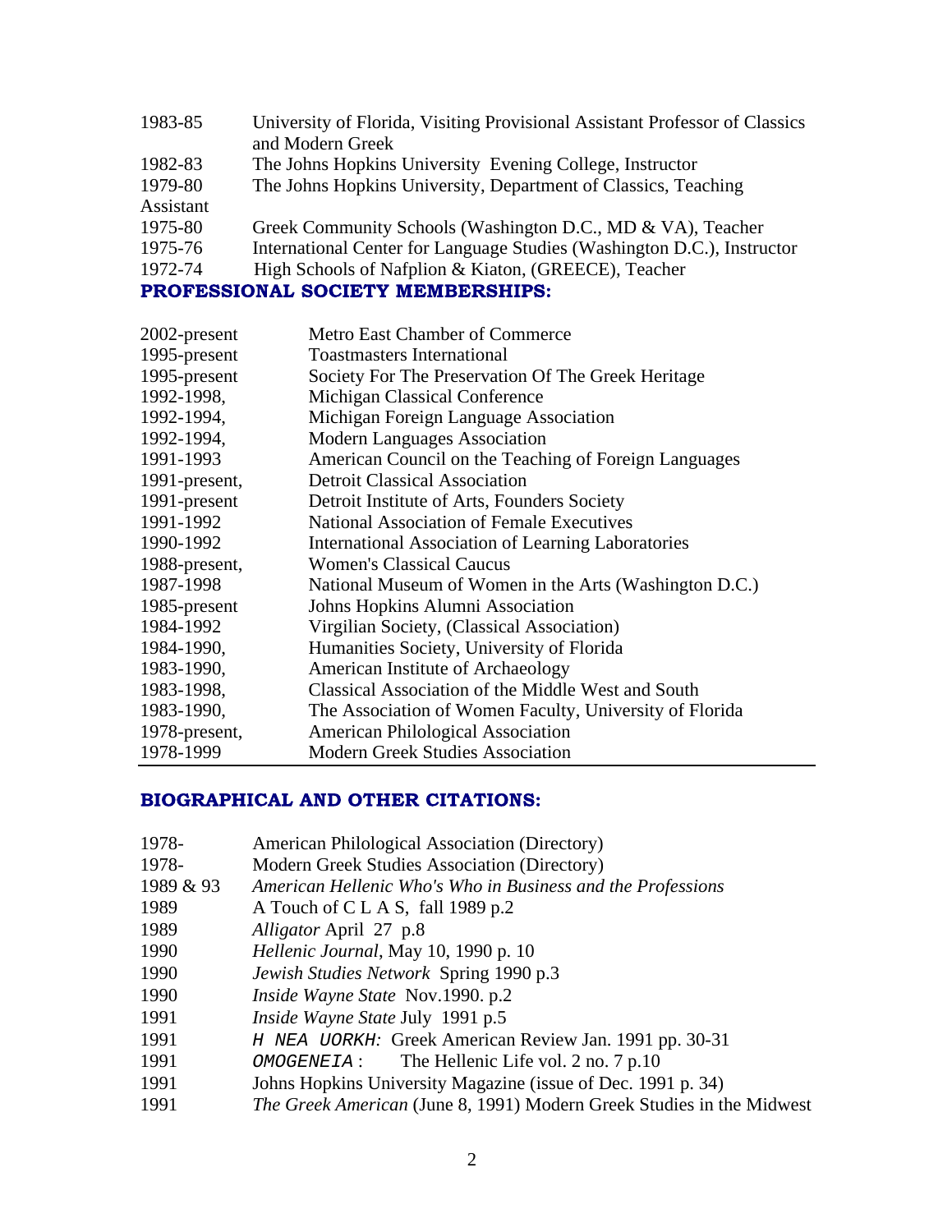| CUA (Catholic University of America) Magazine (Winter 1992 p. 30) |                                             |
|-------------------------------------------------------------------|---------------------------------------------|
| Who's Who in American Education                                   |                                             |
| 1994 & 96<br>Who's Who in the Midwest                             |                                             |
| Who's Who in American Women                                       |                                             |
| The World Who's Who of Women (13th edition)                       |                                             |
| The Most Admired Men and Women of the Year                        |                                             |
| Who's Who in the World (biography requested and submitted for     |                                             |
|                                                                   |                                             |
| in the 13th edition).                                             |                                             |
| Two Thousand Notable American Women (biography requested and      |                                             |
|                                                                   |                                             |
| <i>Inside St. Clair Shores</i> (July/August 2002, p.11).          |                                             |
| <i>Troy Today</i> (Summer 2002, vol.5, Issue 2p.23).              |                                             |
|                                                                   | submitted for inclusion in the 7th edition. |

#### **TEACHING:**

### **Subjects Taught:**

Beginning, Intermediate, Advanced Ancient Greek (Homer, Euripides, Thucydides, Plato, Lucian, Greek Novel, New Testament Greek) Survey of Greek Literature Beginning Latin Beginning, Intermediate, Advanced Modern Greek Mythology Greek and Roman Epic Greek Drama Ancient and Modern Literature in Translation Ancient, Byzantine, Modern History

#### **Teaching Excellence Awards:**

 WSU Nominated for an award in the spring of 1995 University of Florida: College of LAS Undergraduate Teaching Excellence Award University of Florida: Student Council Teaching Excellence Award University of Florida: College of Liberal Arts Teaching Excellence Award

#### FELLOWSHIPS / GRANTS / SPECIAL AWARDS:

- 1995 *Wayne State University*: Faculty Summer Research Grant Award
- 1994 *Ourani Foundation of the Academy of Athens:* Book Grant
- 1993 *Wayne State University:* Sabbatical Fall of 1993
- 1993 *Ourani Foundation of the Academy of Athens:* Book Grant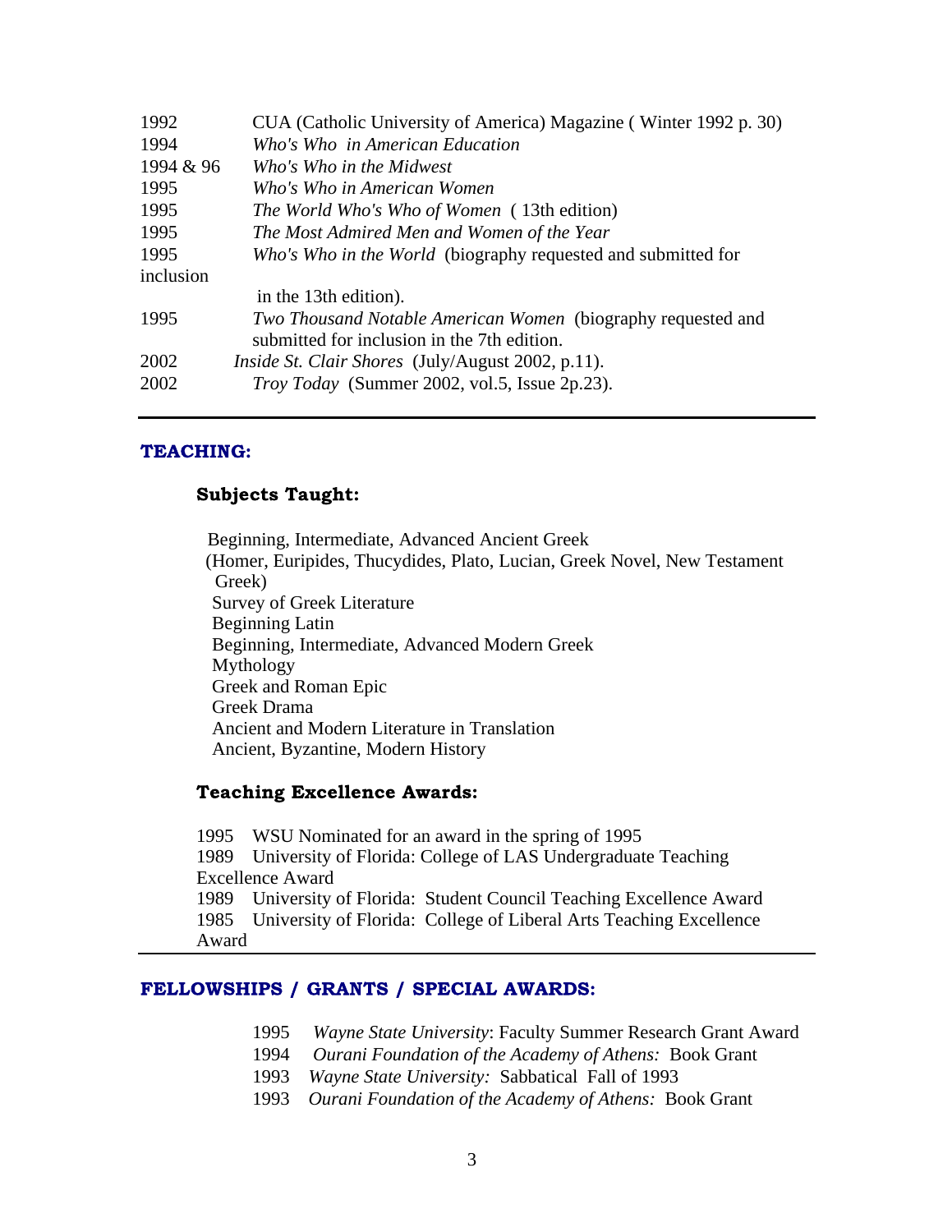- 1992 *Wayne State Uninversity:* Faculty Summer Research Grant Award
- 1991 *Wayne State University:* Appointment to the Graduate Faculty
- 1989 *National Endowment for the Humanities* : Summer Seminar Grant
- 1987 *University of Florida:* New Faculty Research Development Grant
- 1987 *University of Florida:* Appointment to the Graduate Faculty
- 1986 *University of Florida:* DSR Research Development Grant
- 1985 National Endowment for the Humanities: Summer Seminar Grant
- 1985 *Association of Retired Employees of the Bank of Greece* 30,000 drachmas, Ph. D. Award
- 1984 *Ourani Foundation of the Academy of Athens:* Book Grant
- 1982 *D.M. Robinson Traveling Fellowship* for summer traveling and studying in Greece (**American School of Classical Studies at Athens**)
- 1982 *The Johns Hopkins University evening College* : Grant for Teaching Workshop Attendance (**Rassias Method/ Dartmouth**)
- 1978 *Association of Retired Employees of the Bank of Greece* 12,000 drachmas, Master s Award
- 1977-83 *The Johns Hopkins University:* Graduate Study Fellowships
- 1976 *The Catholic University of America*:: Graduate Study Fellowships

#### **PUBLICATION:**

#### **:**

- 1993 " Euripides' Medea: Woman or Fiend?" in the *W0MAN'S POWER MAN'S GAME* ed. Mary Deforest (vol. in honor of Joy King) Bolchazy-Carducci Publishers (Wauconda, IL. 1993) pp. 178-193.
- 1991 "Theognis and *ARETE,"* chapter one of the volume: *HUMAN VIRTUE AND HUMAN EXCELLENCE* (edited and introduced by A.W. H. Adkins), Peter Lang (New York , **1991**) pp. 17-44.

### **Papers Published** in Refereed Conference Proceedings

1985 "The Role of Dionysus in Euripides' *Bacchae* ", in the *MANY FORMS OF DRAMA:* The University of Florida Department of Classics Comparative Drama Conference Papers, vol. V. ed. K. V. Hartigan University Press of America (New York **1985**) pp.59-68.

#### **Book Reviews Published:**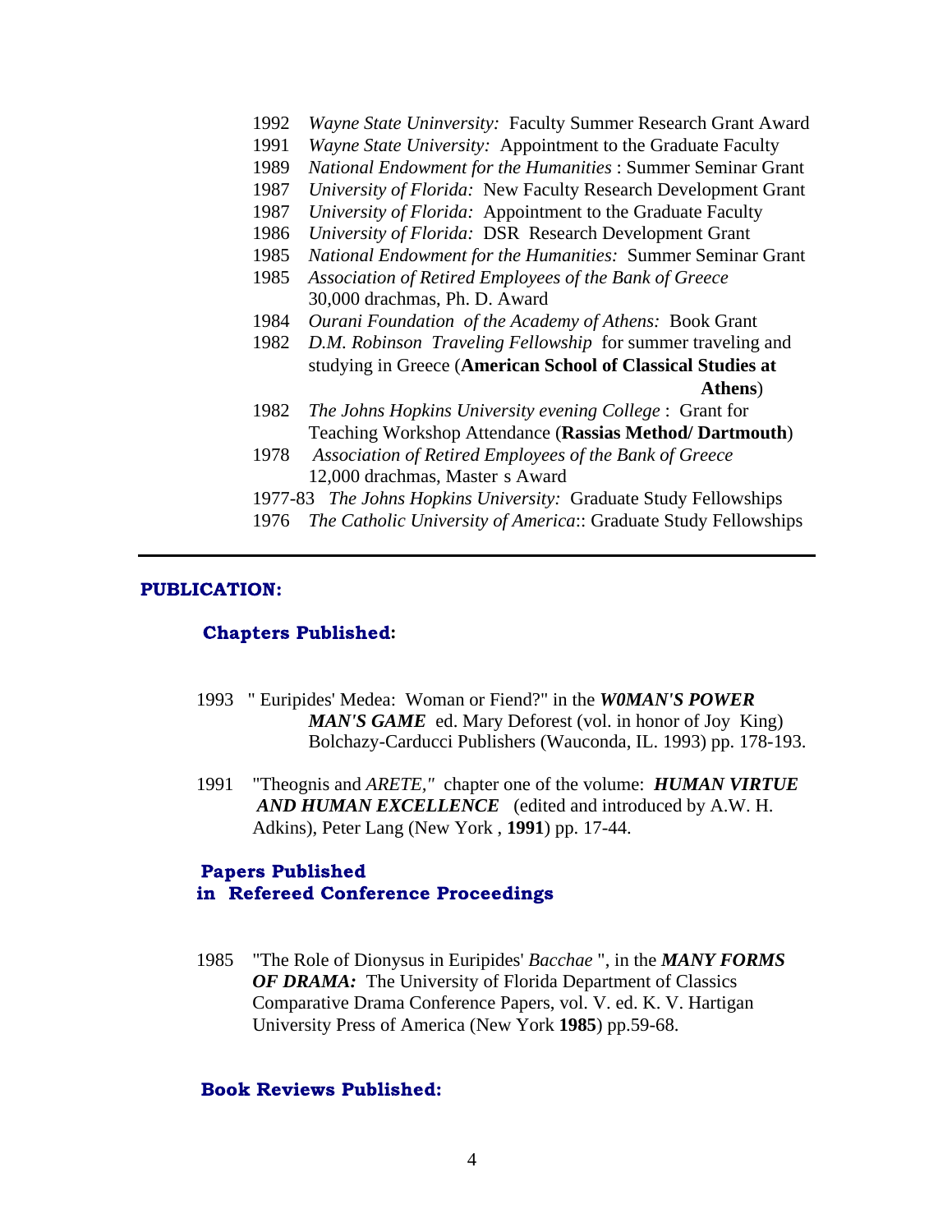1989 "Christos Yiannaras, **Katafuvgio jIdew`n:**" Book Review in the *Modern Greek Studies Yearbook* vol. 5, University of Minnesota Press (Minnesota **1989)** pp. 576-579

### **PRESENTATIONS:**

# **Conferences:**

| 2002, September         | <b>Greek Art Presentation</b> given at<br><b>Detroit Classical Association</b>                                                                                                                    |
|-------------------------|---------------------------------------------------------------------------------------------------------------------------------------------------------------------------------------------------|
| 1997, November          | Greek Tragedy and Its Message to the World of Today<br>Presentation at the invitation of the Junior Classical League<br>Michigan Conference, Grosse Pointe, MI                                    |
| 1996, April             | " Euripidean Surrealism in the Hecuba<br>Annual meeting of the Classical Association of the Middle West<br>and South (CAMWS), in Nashville, Tenn.                                                 |
| 1995, Nov.              | "The Sacrifice of Abraham. The Sources and Hellensim<br>of the Play" Delivered at the Biannual meeting of the<br>Modern Greek Studies Association (MGSA) in Cambridge, MA<br>(Harvard University) |
| 1995, April<br>(CAMWS), | "The Aegeus Scene in Euripides' Medea" Annual meeting of<br>the Classical Association of the Middle West and South<br>in Omaha, NE                                                                |
| 1995, March             | "Euripides' Medea and Hecuba: What Do These Women                                                                                                                                                 |
|                         | Have in Common?" Annual Meeting of the Classical<br>Association of New England (CANE) in Boston, MA                                                                                               |
| 1995, March             | "Euripides' Medea and Hecuba: What Do These Women<br>Have in Common?" Annual Comparative Drama Conference in<br>Gainesville, FL                                                                   |
| 1993, April             | "Meaningful Images of Light and Darkness in Yannis<br>Ritsos' Philoctetes" Annual Meeting of the Middle West and<br>South (CAMWS) in Iowa City, IA                                                |
| 1992, December          | "The Modern Greek Studies Program of Wayne State<br><b>University: Challenges and Successes"</b><br>Annual meeting of the Modern Languages Association<br>(MLA) in New York City, N.Y.            |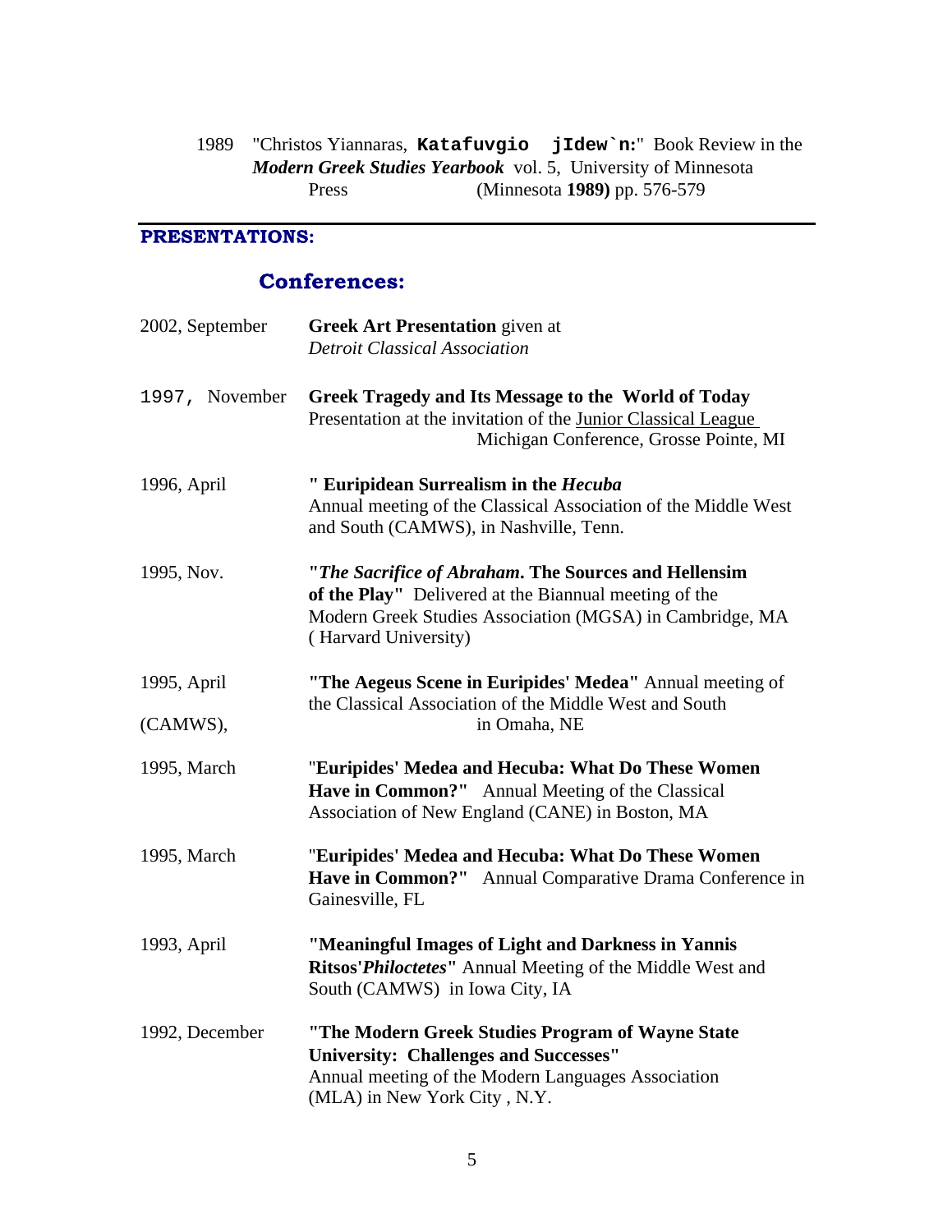| 1992, October "                 | The Challenge of Modern Greek in the USA: A<br>Teacher Student Perspective" Annual Conference of the<br>Michigan Foreign Lang. Assoc. (MFLA) in Grand Rapids, MI                                         |  |
|---------------------------------|----------------------------------------------------------------------------------------------------------------------------------------------------------------------------------------------------------|--|
| 1992, April                     | "Sophocles' Philoctetes and Euripides' Heracles: A<br><b>Comparison"</b> Annual Conference of the Classical Association of<br>the Middle West and South (CAMWS) in Austin, TX                            |  |
| 1990, December                  | "The Sacrifice of Abraham: The Greek Play Versus Its<br>Jewish Sources," Annual Conference of the Modern Language<br>Association (MLA) (Panel on Modern Greek Theater), in Chicago, IL                   |  |
| 1990, April                     | "Josephus' Joseph and Euripides' Hippolytus: A<br><b>Comparison Between Two Men of Arete,"</b> Annual<br>Conference of the Classical Association of the Middle West and<br>South (CAMWS) in Columbia, MO |  |
| 1990, March                     | "The Sacrifice of Abraham: The Greek Play versus its<br>Biblical Background" Annual Meeting of the Comparative Drama<br>Conference in Gainesville, FL.                                                   |  |
| 1989, March                     | "Euripides and <i>Arete</i> : The Case of the <i>Electra</i> " Annual                                                                                                                                    |  |
| Middle West<br>in Lexington, KY | Conference of the Classical Association of the<br>and South, (CAMWS)                                                                                                                                     |  |
| 1988, November                  | "The Ideal of ARETE and Euripides' Hecuba,"<br>Annual Conference of the Classical Association of the Middle                                                                                              |  |
| West<br>Gainesville, FL.        | and South, (CAMWS) Southern Section, in                                                                                                                                                                  |  |
| 1988, March                     | "Medea and Dionysus: A comparison of Two Euripidean<br><b>Characters"</b> Annual Comparative Drama Conference in<br>Gainesville, FL                                                                      |  |
| 1987, April                     | "Theognis and ARETE" Annual Conference of the Classical<br>Association of the Middle West and South in Boulder, CO                                                                                       |  |
| 1986, April                     | "Women, Euripides and ARETE" Annual Conference of the<br>Classical Association of the Middle West and South in Tampa, FL                                                                                 |  |
| 1986, March                     | "Euripides' HERACLES: The Hero's ARETE and the<br>Play's Structure" Annual Comparative Drama Conference in<br>Gainesville, FL                                                                            |  |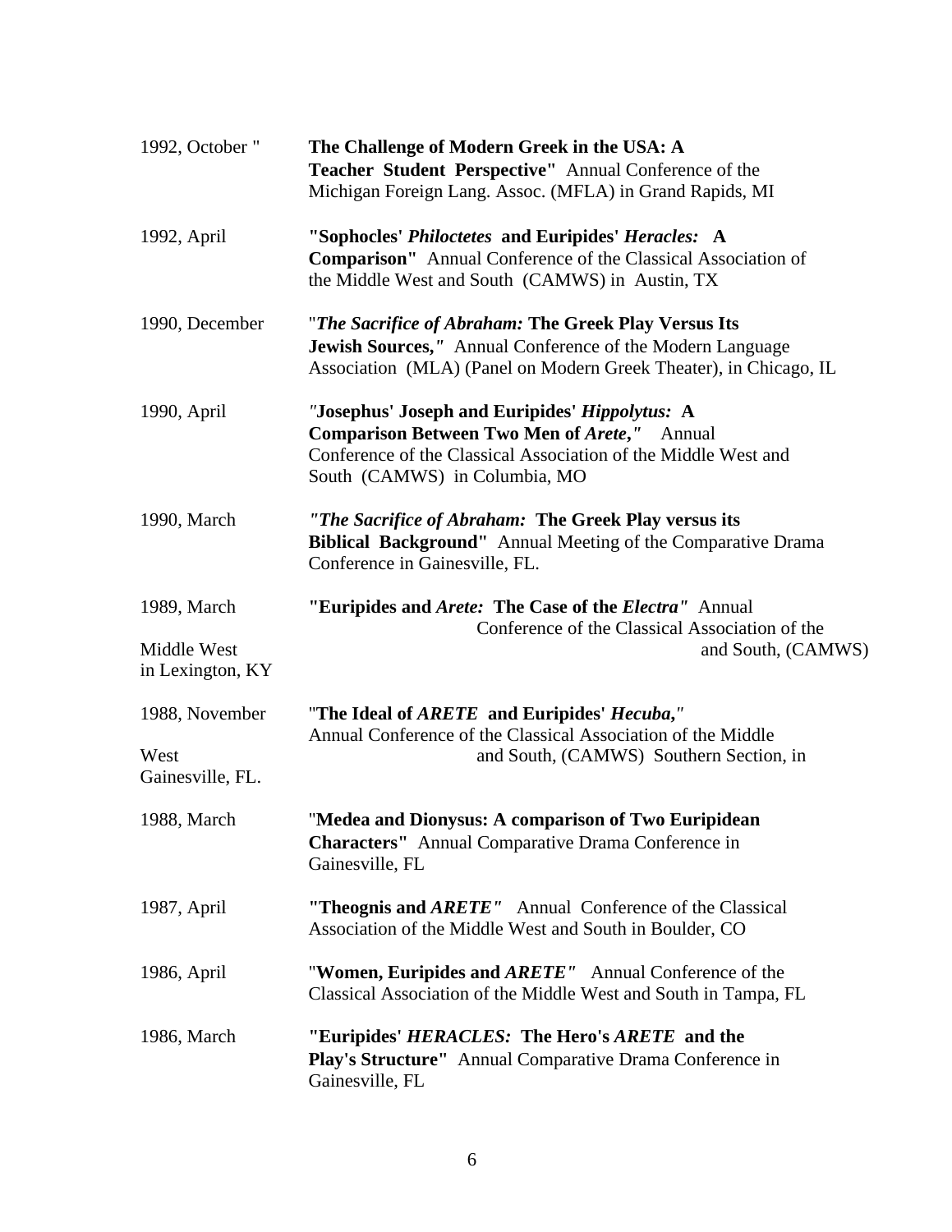| 1984, April | "Why Does Heracles Appear at the End of Sophocles"<br><b>PHILOCTETES?"</b> Annual Conference of the Classical<br>Association of the Middle West and South (CAMWS) in<br>Williamsburg, VA |  |
|-------------|------------------------------------------------------------------------------------------------------------------------------------------------------------------------------------------|--|
| 1984, March | "The Role of Dionysus in Euripides' BACCHAE",<br>Annual Comparative Drama Conference in Gainesville, FL                                                                                  |  |

# **Seminars or Lectures Presented:**

| 2002, June 16 | The Story of Early Greek Art Lecture given at<br>Troy Public Library, Troy, MI                                                                                      |  |
|---------------|---------------------------------------------------------------------------------------------------------------------------------------------------------------------|--|
| 2001, Oct. 20 | A Greek Journey Lecture given at St. Clair Shores Public Library<br>in St. Clair Shores, MI                                                                         |  |
| 2001, July 22 | <b>Jean Anouilh s</b> Antigone<br>The Ancient Greek Story, The modern French Play<br><b>And Their Relevance to Our Own Lives</b><br><b>Hellenic Visions Seminar</b> |  |
| 2001, June 3  | Sophocles Antigone or<br><b>Confronting The Dilemmas of Our Own Existence</b><br>Hellenic Visions Seminar                                                           |  |
| 2001, May 6   | Euripides Andromache or<br><b>In Search of True Nobility</b><br><b>Hellenic Visions Seminar</b>                                                                     |  |
| 2001, March 4 | An Analysis of Euripides Helen or<br><b>What Are the Phantoms That We Are After?</b><br><b>Hellenic Visions Seminar</b>                                             |  |
| 2001, Jan. 21 | The Message of Euripides Trojan Women or<br>If There Are Losers There Are No Winners<br><b>Hellenic Visions Seminar</b>                                             |  |
| 2000, Nov. 26 | Euripides Hecuba and the Value of Human Life<br><b>Hellenic Visions Seminar</b>                                                                                     |  |
| 2000, Oct. 20 | Euripides Medea and the Issue of Loyalty                                                                                                                            |  |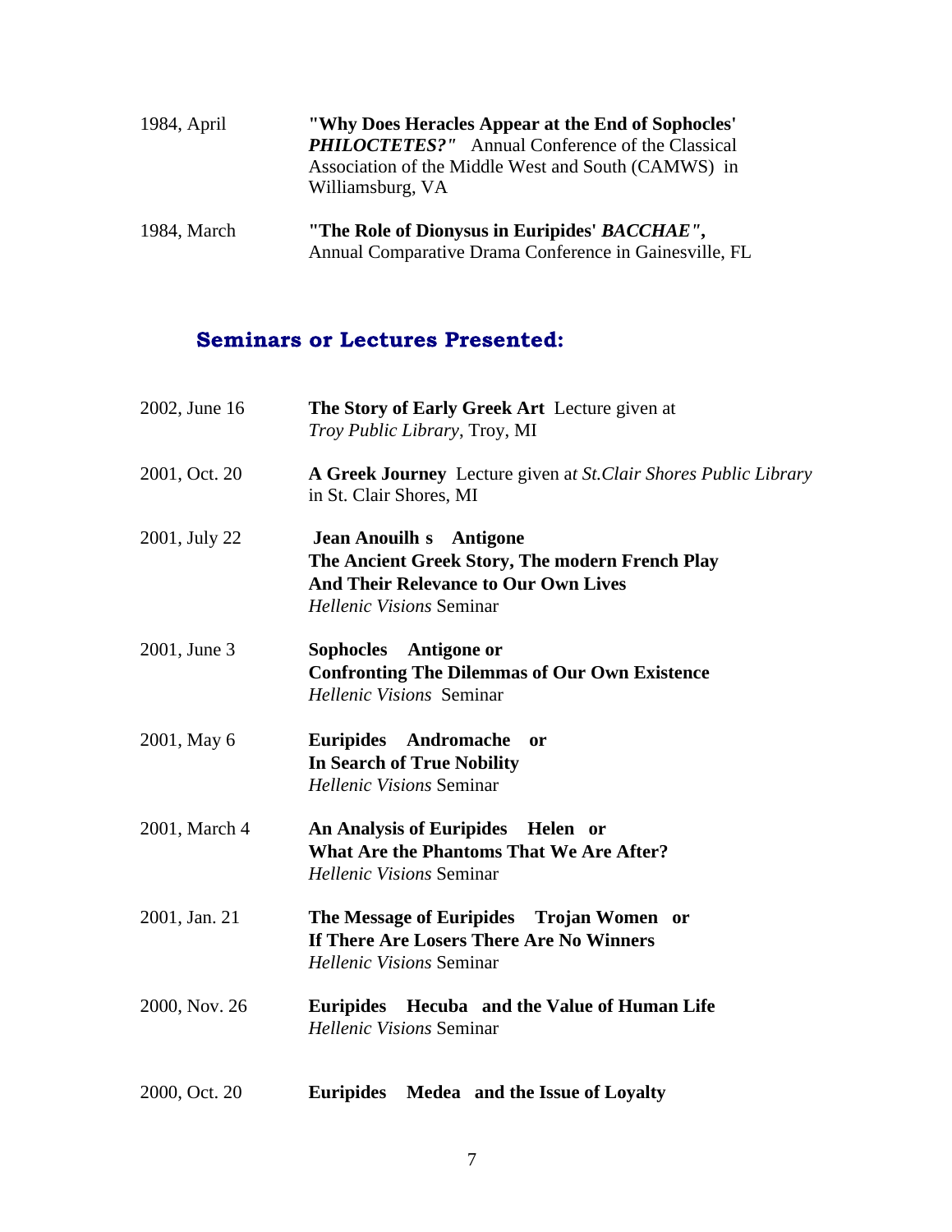### *Hellenic Visions* Seminar

| 2000, Sept. 15                                                         | Socrates Apology and the Challenge of Not Fitting In<br><b>Hellenic Visions Seminar</b>                                                                           |  |
|------------------------------------------------------------------------|-------------------------------------------------------------------------------------------------------------------------------------------------------------------|--|
| 2000, June 23                                                          | The Meaning of Death and Resurrection<br>In the Hero s Life and in Our Own<br>Hellenic Visions Seminar                                                            |  |
| 2000, April 11                                                         | The Sacredness of Motherhood Lecture given to the Argonauts<br>at St. Nicholas Greek Orthodox Church in Troy, MI                                                  |  |
| 2000, February 12                                                      | Greece Though the Ages Lecture given at St. Clair Shores Public<br>Library in St. Clair Shores, MI                                                                |  |
| 1999 February-<br>April                                                | Life Messages from Greek Literature Ten-Lecture-Series<br>given at St. John Greek Orthodox Church in Sterling Heights, MI                                         |  |
| 1998, March                                                            | Men and Women in Greek Literature Lecture given at<br>St. Nicholas Greek Orthodox Church in Troy, MI                                                              |  |
| 1998, April                                                            | <i>Epitaphios</i> in the Greek Orthodox Tradition and in the<br><b>Poetry of Yannis Ritsos</b> Lecture given at St. Nicholas<br>Greek Orthodox Church in Troy, MI |  |
| 1997, March                                                            | Hellenism as a Universal Ideal Lecture given for the<br>celebration of Greek Independence Day in Windsor, Greek<br>Community Center, Ontario CANADA               |  |
| 1997, February                                                         | The Origins of Greek Drama Lecture given at St. Nicholas<br>Greek Orthodox Church in Troy, MI Feb. 10                                                             |  |
| 1997, February                                                         | The Myth of the Electra in the Drama of Aeschylus,<br>Sophocles and Euripides Lecture given at St. Nicholas Greek<br>Orthodox Church in Troy, MI Feb. 17          |  |
| 1995, December<br>at                                                   | Workshop participation at the invitation of the Greek Government<br>Thessaloniki, Greece (Hellenists Abroad)                                                      |  |
| 1995, November                                                         | Workshop participation at the invitation of the Onassis Foundation<br>at Onassis Center of Hellenic Studies at                                                    |  |
| <b>New York University NYU</b><br><b>Studies in the USA and CANADA</b> | Hellenic                                                                                                                                                          |  |
|                                                                        |                                                                                                                                                                   |  |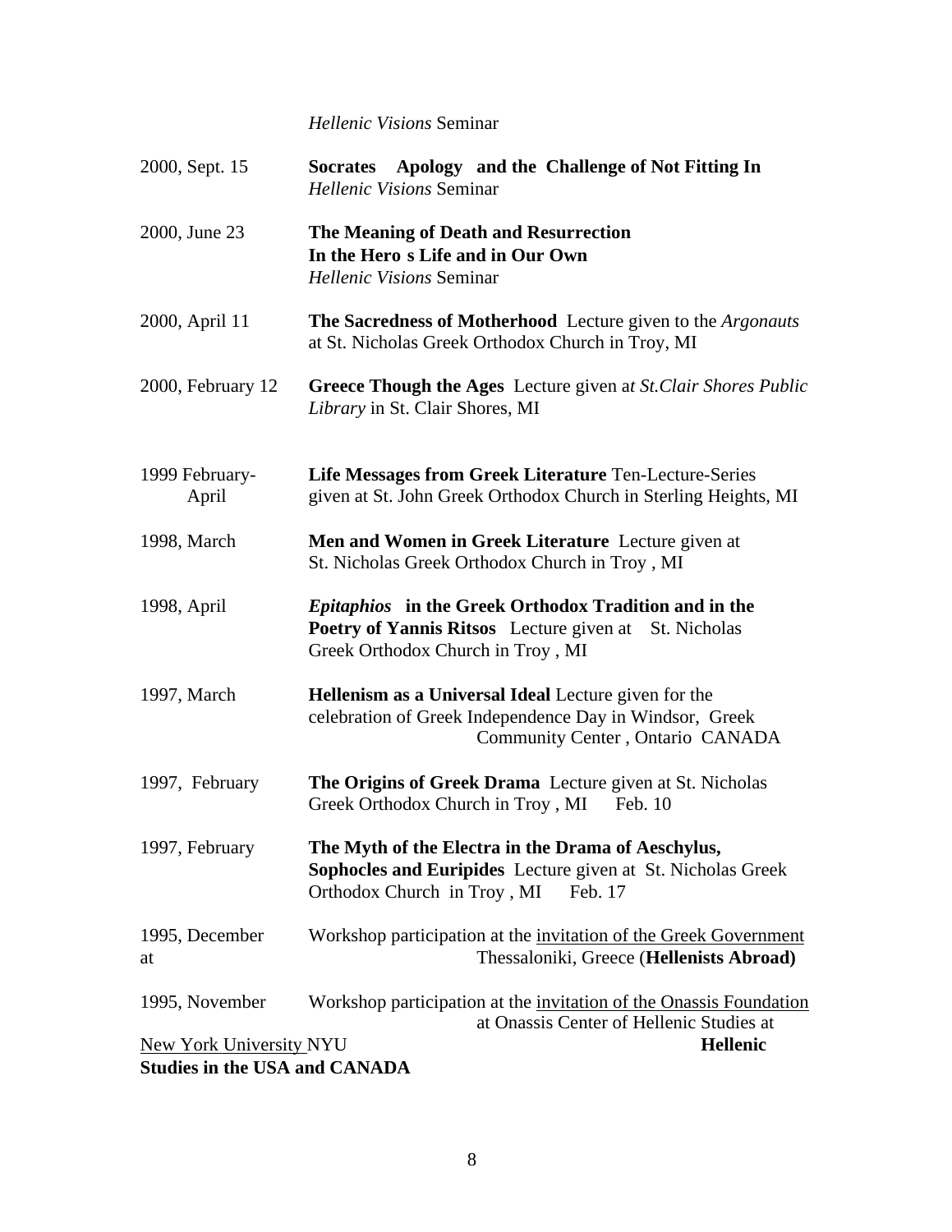| 1995, March                                       | "Euripides' Medea and Hecuba: Why do these Women<br>Kill Children?" Presentations at the WSU Women's Sudies<br>Program                                                                                                                                                |  |  |  |
|---------------------------------------------------|-----------------------------------------------------------------------------------------------------------------------------------------------------------------------------------------------------------------------------------------------------------------------|--|--|--|
| 1995, February                                    | "Greek Studies Abroad for WSU Students" Presentation<br>made at the WSU in connection with the International Studies<br>Program                                                                                                                                       |  |  |  |
| 1994, November                                    | "Modern Greek Studies at WSU"<br>Presentation made at the inivitation of the Onassis Foundation at<br>Onassis Center of Hellenic Studies at New York University (NYU)                                                                                                 |  |  |  |
| 1993, February<br>1992, November<br>1992, October | "Euripides: Woman Lover or Woman Hater?,"<br>Presented at the invitation of the:<br>1) WSU Women's Studies Program<br>2) The Detroit Classical Association (Detroit, MI)<br>3) WSU Dept.of Greek & Latin (Organized by the Student<br>Organization Amici Classicorum) |  |  |  |
| 1992, February                                    | "Greek American Women of Today," Presentation in the<br>series of lectures of WSU Women's Studies Program (Detroit, MI)                                                                                                                                               |  |  |  |
| 1991, March                                       | "Greece Through the Centuries" Presentation with slides at<br>the International Institute of Detroit (Detroit, MI)                                                                                                                                                    |  |  |  |
| 1991, March                                       | "The Meaning of March 25, 1821," Speech at the Greek<br>School Celebration of Greek Independence Day at the St. George                                                                                                                                                |  |  |  |
| (Bloomfield Hills, MI)                            | <b>Greek Orthodox Church</b>                                                                                                                                                                                                                                          |  |  |  |
| 1990, February                                    | "The Origin of Greek Theater" in the series of Honors<br>Program Series of Lectures: "Discovery" of the University of<br>Florida (Gainesville, FL).                                                                                                                   |  |  |  |
| 1989, October                                     | "Was Euripides a Misogynist?" in the series of lectures at the<br>Women's Studies Program of the University of Florida (GNV. FL).                                                                                                                                     |  |  |  |
| 1989, September                                   | "Homer and the Epic," in the series of the Humanities Program<br>at the University of Florida (Gainesville, FL).                                                                                                                                                      |  |  |  |

# **Toastmasters Presentations:**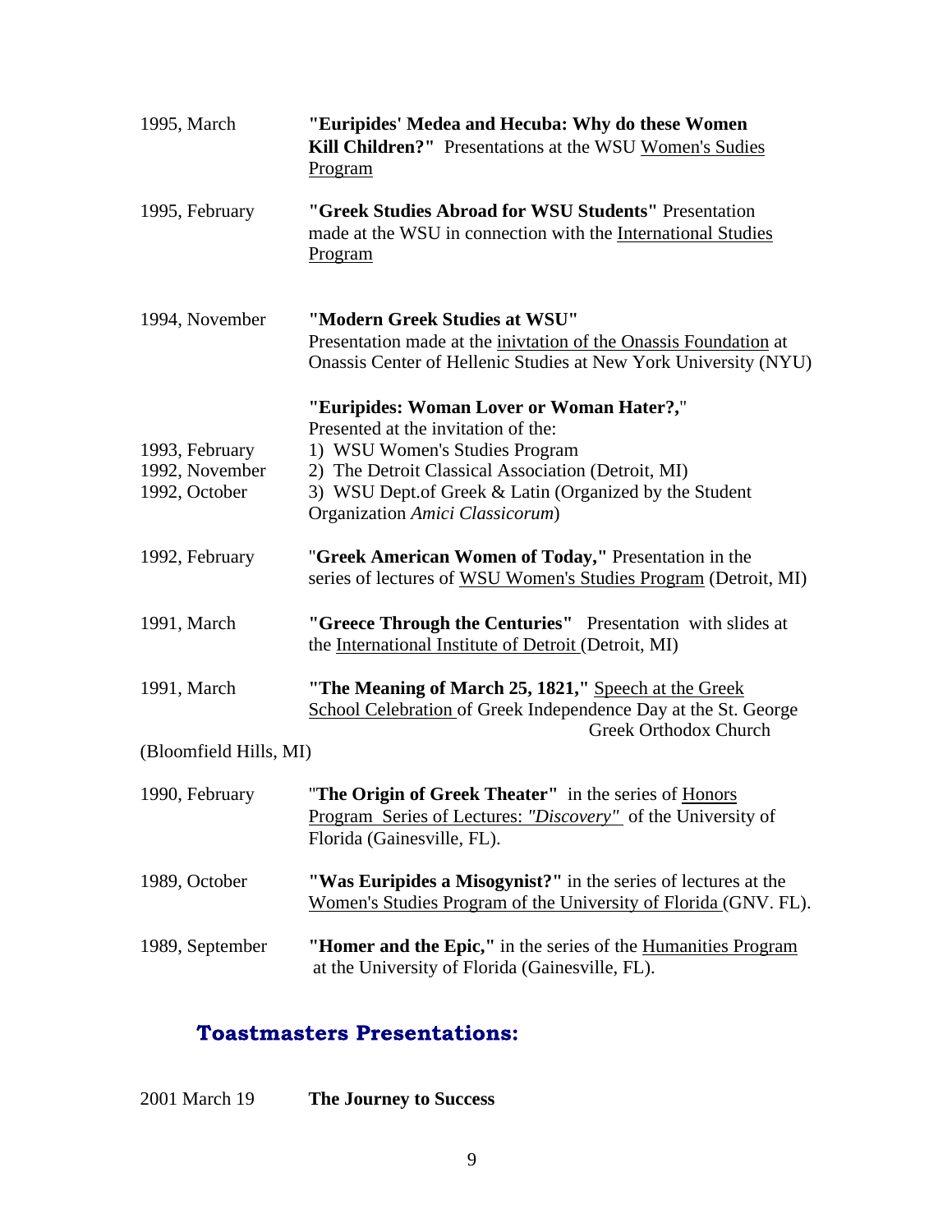- 2001 Jan. 29 **The Bright Side of the Disaster**
- 2000, Oct. 16 **Cultural Misunderstandings**
- 2000, June, 19 **The Story of Thermopylae**
- 2000, May 7 **You and Your Prospects**
- 2000, May 1 **An Unforgettable Graduation**
- 2000, March 20 **Greece Through The Ages**
- 1999, Dec. 6 **The Myth of Sisyphus**
- 1999, Nov. 1 **Smile, You Never Know Who Is Watching You**
- 1999, Sept. 20 **Medea and Jason: Their Story and Ours**
- 1999, May 3 **The Purpose of Life**
- 1999, April 19 **TheStory of Pandora**
- 1999, April 5 **A Dream Journey to Greece**
- 1998, Nov. 16 **What Are You Focusing On?**
- 1998, Nov. 2 **Unlocking the Giant Within**
- 1998, Oct. 19 **External Experience As a Reflection of Inner Reality**
- 1998, April 20 **Transform Your Life by Transforming Your Thoughts**
- 1998, March 2 **Interacting With Difficult People**
- 1997, Dec. 15 **What it Means to Be a Woman**
- 1997, Nov. 17 **The Best Compliment I Have Ever Received**

# **SERVICE / ADMINISTRATION:**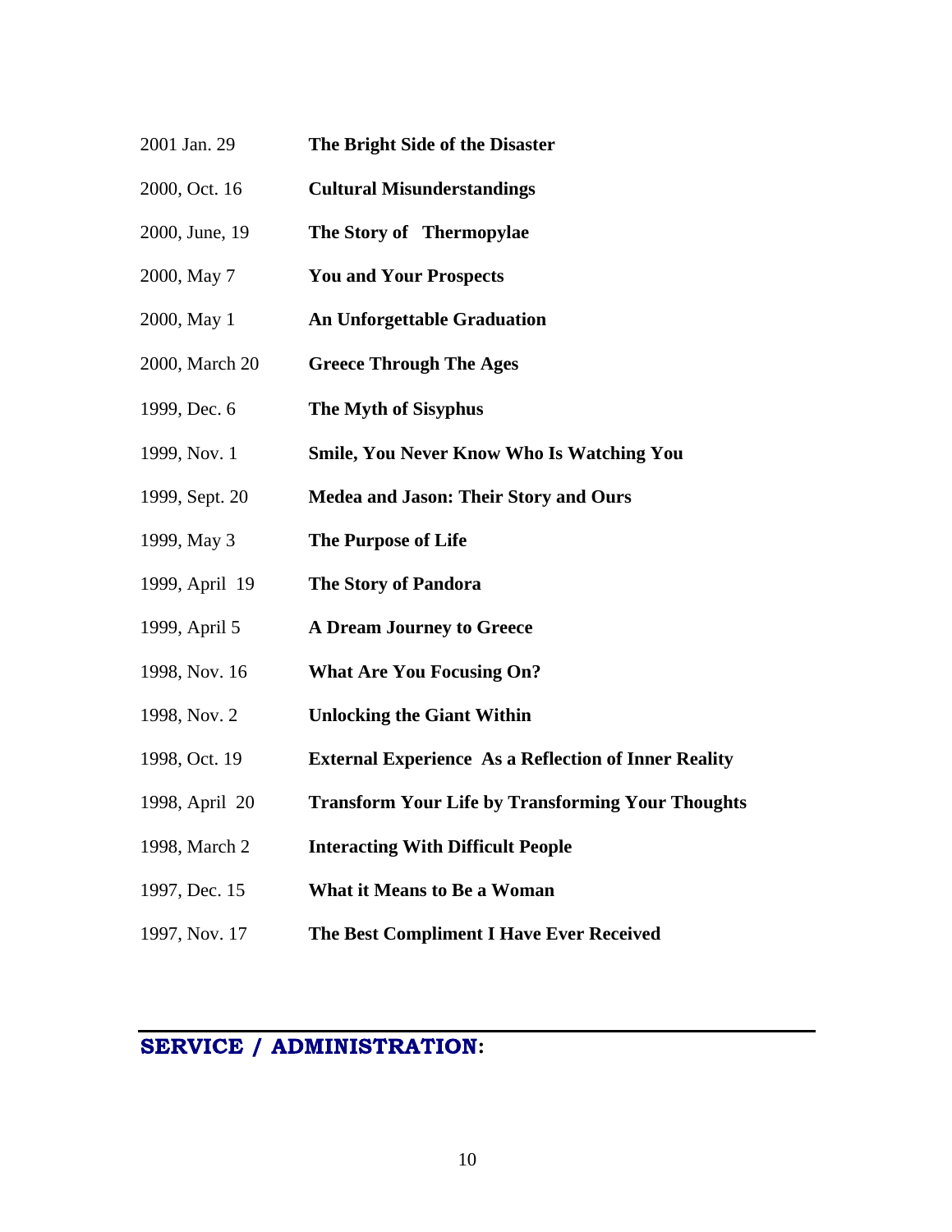# **Academic Advising and Administration**

1999-present *Hellenic Visions:* Founder and President

| 1990-97            | Wayne State University Modern Greek Studies Director                                                                                                                                           |
|--------------------|------------------------------------------------------------------------------------------------------------------------------------------------------------------------------------------------|
| 1990-97            | Wayne State University, Dept. of Greek and Latin: Modern Greek Studies<br>Advisor. (Advising students regarding Mod. Greek courses, proficiency<br>exams, projects pertaining to Greece, etc.) |
| 1990-97<br>Faculty | Wayne State University: <i>Dionysians</i> , Hellenic Student Association                                                                                                                       |
| 1988-89            | Advisor.<br>University of Florida Academic Advisor at the office of the Dean for<br><b>Student Affairs</b>                                                                                     |
| 1988-90            | University of Florida Classics Department: Undergraduate Advisor.                                                                                                                              |
| 1984-90            | University of Florida: Hellenic Student Association Faculty Advisor.                                                                                                                           |

# **Committee Work**

### **National Committees**

| 1991-97   | Involved with the Test Preparation of the Modern Greek Section of the |  |
|-----------|-----------------------------------------------------------------------|--|
|           | <b>National Greek Exam.</b>                                           |  |
|           | I corrected and edited Modern Greek Level II test                     |  |
|           | I prepared Modern Greek Level I test                                  |  |
| 1995-1997 | <b>American Philological Association:</b>                             |  |
|           | <b>Modern Greek Studies Development</b>                               |  |

### **University Committees**

| Jniveristy<br>Dean'<br>i Search Committe<br>Associate<br>Libraries |  |
|--------------------------------------------------------------------|--|
|--------------------------------------------------------------------|--|

- 1994-96 **WSU** Women's Studies Program Advisory Board (member)
- 1994-96 **WSU** University Libraries Committee (**Chair**)
- 1992-93 **WSU** University Libraries Committee (member)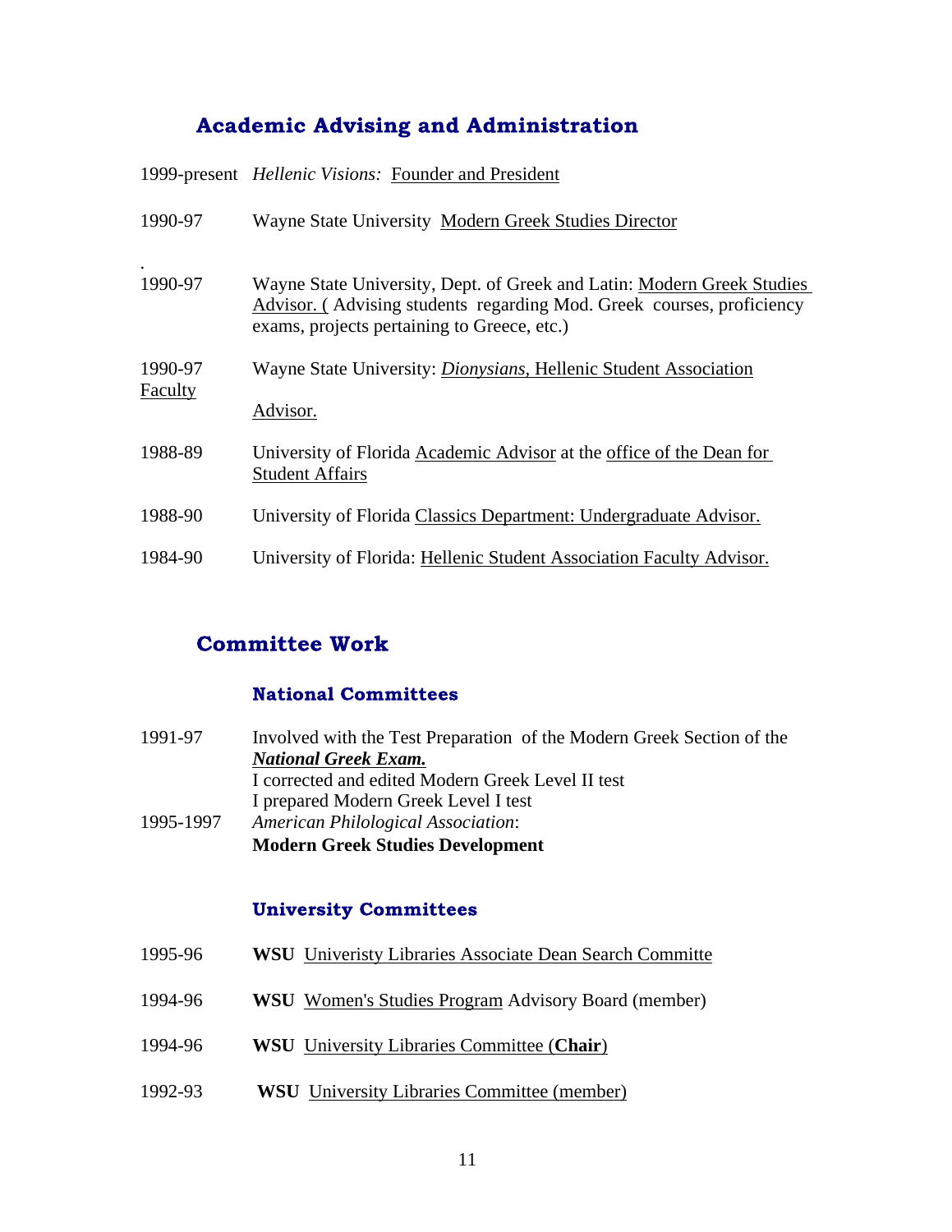- 1991-92 **WSU** Women's Studies Program representative at Manoogian Hall
- 1991-92 **WSU** Development Office Annual Giving, Planning and Coordinating Team
- 1988-90 **University of Florida:** Elected Member of the University Senate.
- 1987-88 **University of Florida**: Faculty Participation in the University Pilot Minority Mentoring Program (Mentor).
- 1987-88 **University of Florida**: Nominating Committee for the local chapter of the American Institute of Archaeology.

### **College / Department Committees**

- 1995 **WSU** Dept. of Greek & Latin Modern Greek Studies Program **Committee** committee 1991-6 **WSU** Dept. of Greek & Latin: Study in Greece Fellowship, Selection Committee 1995 **WSU** Dept. of Greek & Latin: Greek Lecture Committee 1994 **WSU** Dept. of Greek & Latin: Latinist Search Committee 1993 **WSU** Dept. of Greek & Latin: Modern Greek Studies Study in Greece Fellowship, Selection Committee 1993 **WSU** QUEST Language Learning Center Team (Mary Waker, Chair) 1993 **WSU** Dept. of Greek & Latin: Latinist Search Committee 1992-3 **WSU** Member of the Quality of Service Team (Chair, Andrea Di Tommaso)
- 1992 **WSU** Dept. of Greek & Latin: Salary Increase Committee.
- 1990-91 **WSU** Dept. of Greek & Latin: Foreign Culture Requirement Committee.
- 1986-90 **University of Florida**: Language Learning Center Committee.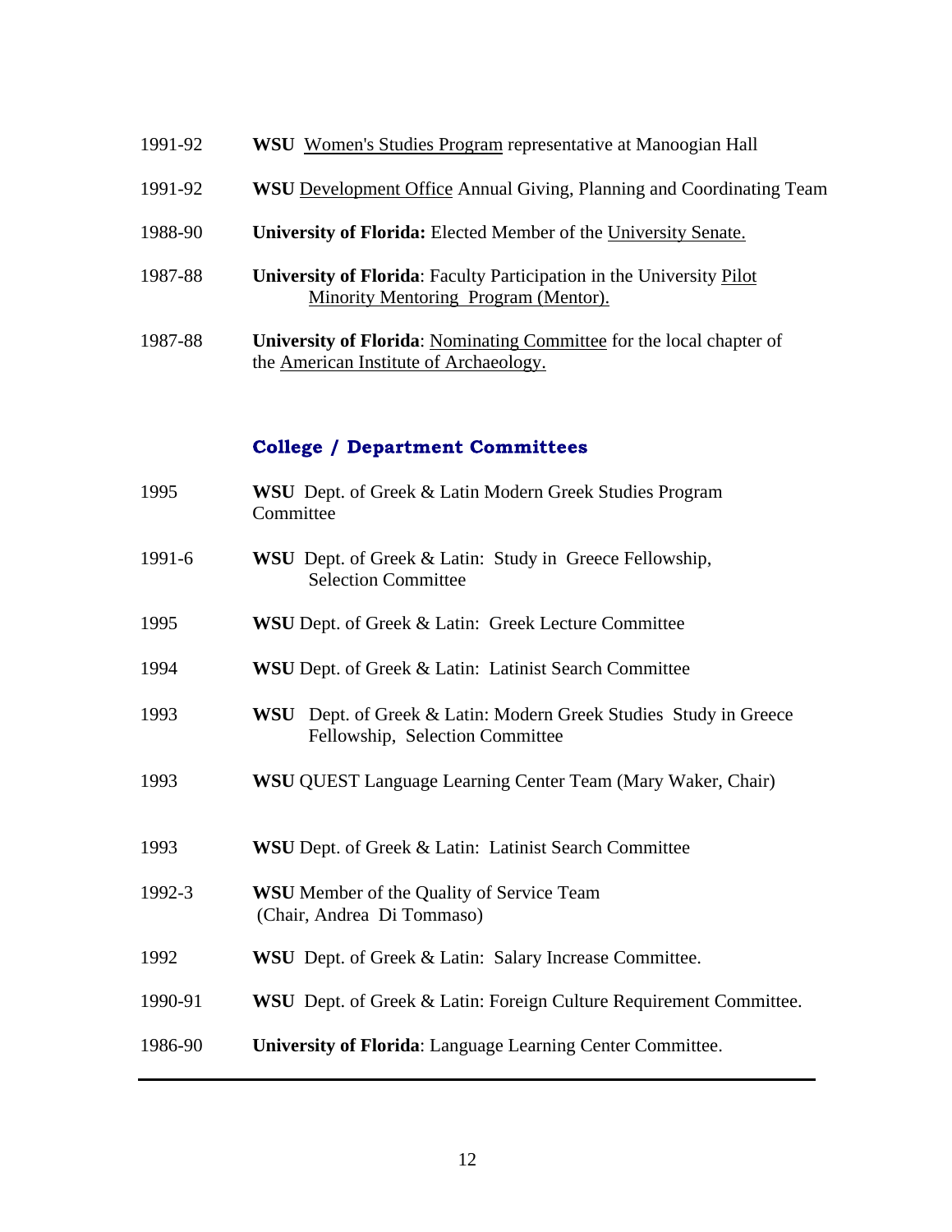# **Professional Consultation**

|                       | 1995 Summer Wayne State University Press (Reader: Book Manuscript)       |  |
|-----------------------|--------------------------------------------------------------------------|--|
| $1994, \mathrm{July}$ | <b>Australian Public Radio</b> (Greek Program) Interview over the phone  |  |
| 1994, July            | <b>Greek Public Television</b> (Worldwide Greek Program) Studio Interviw |  |
| 1994 Fall             | <b>Wayne State University Press (Reader: Book Manuscript)</b>            |  |
|                       | 1990, Summer Wayne State University: Department of Greek and Latin       |  |
|                       | Special Consultant for the Development of the Modern Greek Studies       |  |
|                       | Program.                                                                 |  |
|                       | 1990, Summer National Endowment for the Humanities (Reader:              |  |
|                       | Grant Proposals).                                                        |  |
|                       |                                                                          |  |

# **Other Professionally Related Service and Administration**

### **Presiding Chair at National Conferences**

| 1993, April | Classical Association of the Middle West and South, (Iowa City, IA)<br>Second Session, Section C: Panel on <i>Yannis Ritsos' Mythic Voice</i><br><b>Panel Organizer</b> |
|-------------|-------------------------------------------------------------------------------------------------------------------------------------------------------------------------|
| 1990, April | Inaugural Conference of the Speros-Basil Vryonis Center for the Study of<br>Hellenism (Sacramento, CA), Session on Modern Greek Literature                              |
| 1988, March | Comparative Drama Conference, (Gainesville, FL)<br><b>Session IIc on Becket</b>                                                                                         |
| 1987, April | Classical Association of the Middle West and South, (Boulder, CO),<br>Session Xc on Latin Instruction                                                                   |
| 1985, March | Comparative Drama Conference, (Gainesville, FL)<br>Session IVa on Shakespeare in Comparative Drama                                                                      |

# **:**

### **Fund Raising Projects:**

| 1983-90        | University of Florida: | <b>Formal Presentations about Modern Greek</b> |
|----------------|------------------------|------------------------------------------------|
| <b>Studies</b> |                        |                                                |
|                |                        | Dissemination of Information of relevant       |

information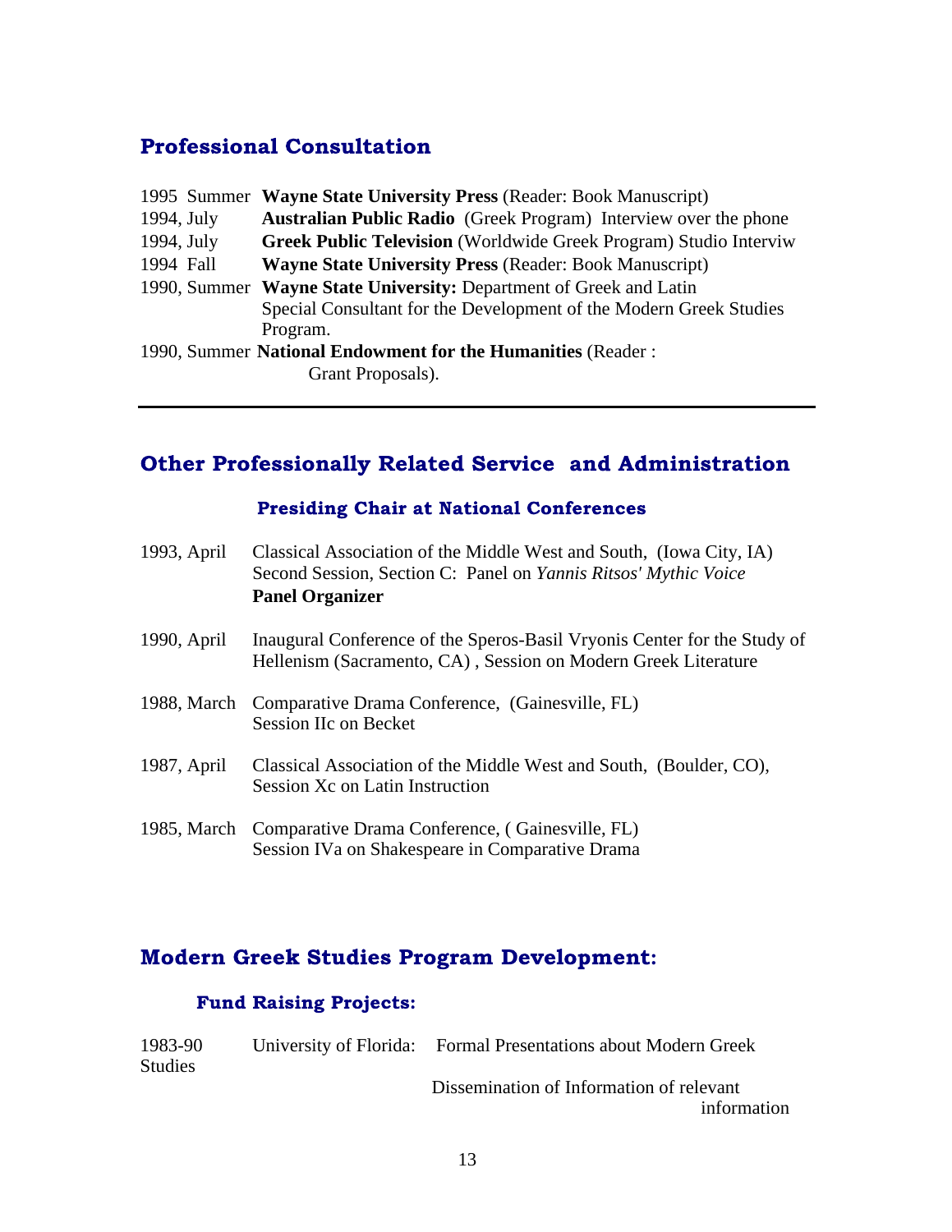| 1990-95                       | <b>Cultural Exhibits</b><br><b>Greek Dance Shows</b><br><b>Bake Sales</b><br>Wayne State University: Cooperating with the WSU Development Office<br><b>Communication with Greek Public Agencies</b><br>such as the Greek Embassy, the Ministry of<br>Culture, the Ourani Foundation                                                                                    |  |
|-------------------------------|------------------------------------------------------------------------------------------------------------------------------------------------------------------------------------------------------------------------------------------------------------------------------------------------------------------------------------------------------------------------|--|
|                               | <b>Phonathons</b> (May 1991, Dec. 1991, May 1992)<br>Raising funds for the Modern Greek Studies<br><b>Fellowship</b> (summer 1991).<br>Organized a Fund-raising concert and dinner for<br>May 1st 1993 for the benefit of the Detroit Chair of<br>Modern Greek Studies with Sophia Bilides' Folk<br><b>Music of Greece Ensemble.</b>                                   |  |
| 1994-7 Greek Government Funds | In the summer of 1994, I applied for support and<br>secured funding of 700,000 drachmas (about<br>(\$3,000) from the General Secretariat of the<br>Greeks Abroad of the Greek Government for the<br>WSU Modern Greek Studies Program<br>In 1996, through my constant communication, the<br>Greek Government funds to WSU were increased to<br>the amount of $$6,000$ . |  |

# **Development of the WSU<br>Modern Greek Studies Pre-Collegiate Program**

| 1992-1993 | Searching for and Interviewing Qualified Teachers                          |  |
|-----------|----------------------------------------------------------------------------|--|
|           | Organizing an Introductory Session in the beginning of the year            |  |
|           | Supervising and Advising Teachers                                          |  |
|           | Corresponding and Organizing meetings with the parents and conducting      |  |
|           | surveys                                                                    |  |
|           | Supervising the Academic Development of the Program including the ordering |  |
|           | and purchasing of materials both in the USA and in Greece                  |  |
|           | Attending Committee Meetings and Drafting Progress Reports                 |  |
|           | Visiting Possible Locations for Instruction                                |  |
|           | Producing a Program Brochure                                               |  |
|           | Publicity (calls, radio interviews, letters, community communication)      |  |
|           |                                                                            |  |

### **Other Modern Greek Studies Program Development Activities:**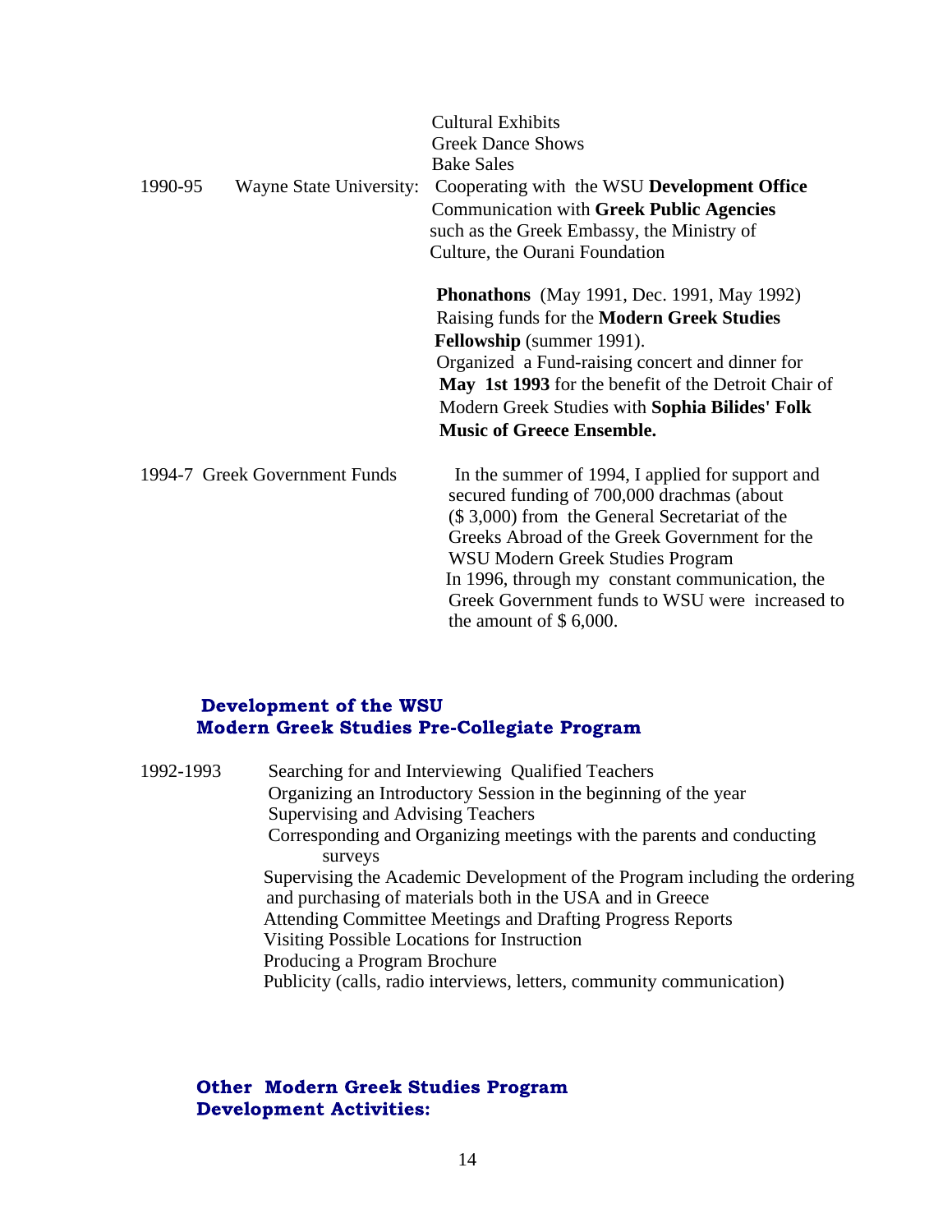| 1990-92   | Development of New Courses (GRK 261, GRK 371 Although these courses<br>already pre-existed in the catalogue, I found no existing materials and I had to<br>create these courses over again.                                                                                                      |  |
|-----------|--------------------------------------------------------------------------------------------------------------------------------------------------------------------------------------------------------------------------------------------------------------------------------------------------|--|
| 1991-93   | <b>Computer Software Materials</b> for computer-aided instruction of the<br>Modern Greek Language (with the help of Mary Waker, WSU Lang. Lab)                                                                                                                                                   |  |
| 1991-1997 | Modern Greek Studies Program Advertising Brochures                                                                                                                                                                                                                                               |  |
| 1990-96   | <b>Developing the Library's holdings in Modern Greek</b><br>(Books, Slides, Videos)                                                                                                                                                                                                              |  |
| 1990-96   | <b>Outreach Activities:</b> Organizing and administering the activities of<br>Prominent Guest Speakers like Van Coufoudakis (Oct. 1990), John Iatrides<br>(March 1991), Michael Herzfeld (Jan. 1992); Margaret Alexiou, (March 1992)<br>David Young, (April 1995), Yanni Simonidis, (March 1996) |  |

### **Newsletters**

| 1990 | Modern Greek Studies: Wayne State University Modern Greek Studies' |
|------|--------------------------------------------------------------------|
|      | Newsletter.                                                        |
| 1993 | Neva Ellhnikav WSU Modern Greek Studies Program Newsletter         |
|      |                                                                    |
| 1994 | Prepared Materials for a New Issue of <b>Neva</b> Ellhnikav        |

### **Community Work**

**Coordination and distribution of Relevant Information about Greek Studies & Culture:**

| 1990-97      | <b>Numerous Appearances on Local Greek Radio Programs.</b>                      |
|--------------|---------------------------------------------------------------------------------|
|              | <b>Press Releases</b> to Academic and Ethnic Publications.                      |
|              | Personal Appearances to a variety of relevant Greek and Multicultural           |
|              | <b>Functions</b>                                                                |
|              | <b>Personal Follow Up</b> by phone and mail to respond to a multitude of        |
|              | Community Enlightenment needs.                                                  |
|              | <b>Translations</b> (English to Greek and Greek to English) to fulfill requests |
|              | from individual Greek Community and University members or from                  |
| Civic        |                                                                                 |
|              | and Cultural Associations such as the Central Business District                 |
|              | Association, the International Institute of Detroit et al. Also, translations   |
|              | and interpretations done for legal purposes (depositions, wills,                |
| certificates | etc.)                                                                           |